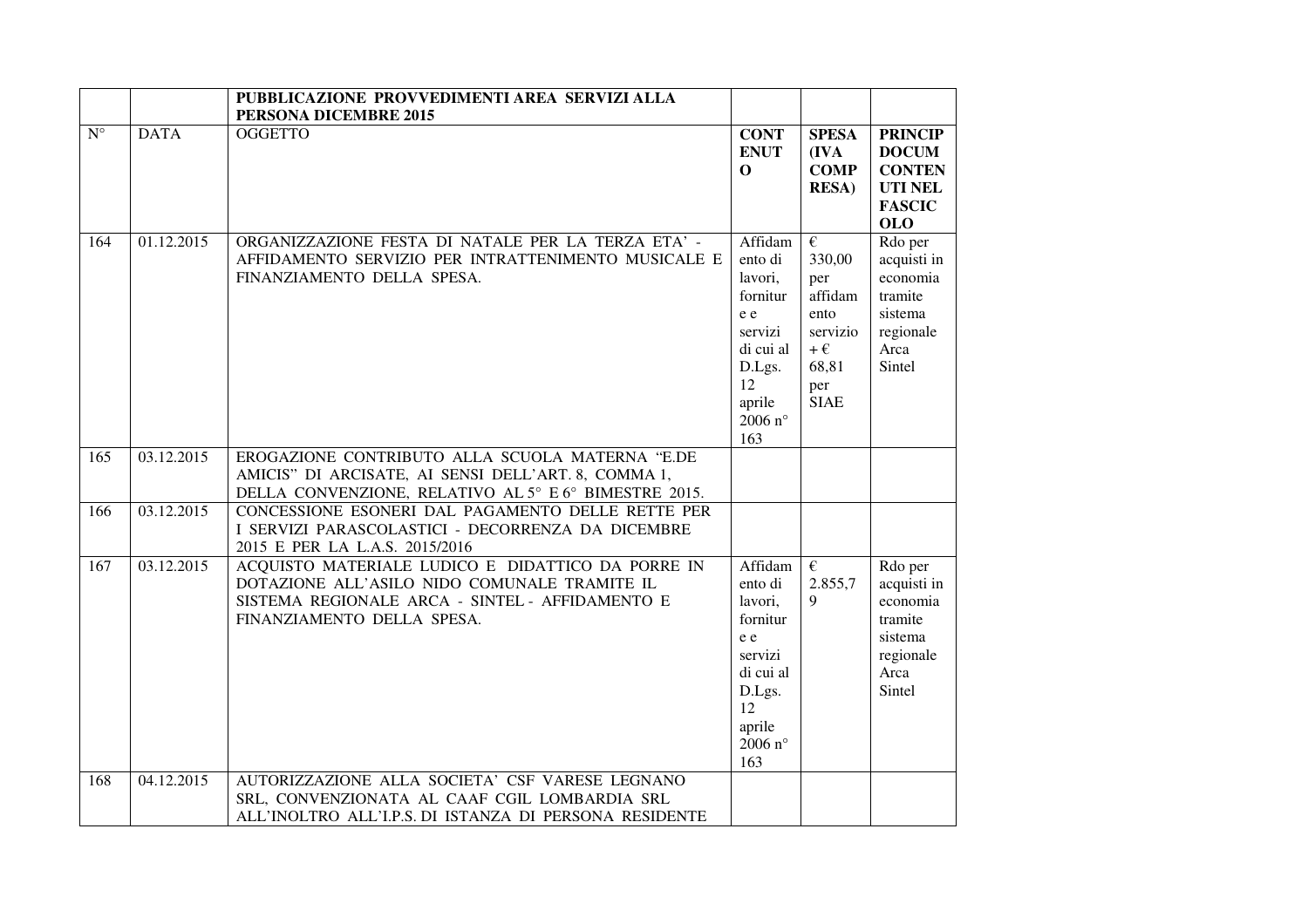|     |            | PER LA CONCESSIONE DELL'ASSEGNO DI MATERNITA'.          |           |                       |             |
|-----|------------|---------------------------------------------------------|-----------|-----------------------|-------------|
| 169 | 04.12.2015 | AUTORIZZAZIONE ALLA SOCIETA' CSF VARESE LEGNANO SRL,    |           |                       |             |
|     |            | CONVENZIONATA AL CAAF CGIL LOMBARDIA SRL                |           |                       |             |
|     |            | ALL'INOLTRO ALL'I.N.P.S. DI ISTANZA DI PERSONA          |           |                       |             |
|     |            | RESIDENTE PER LA CONCESSIONE DELL'ASSEGNO AL            |           |                       |             |
|     |            | NUCLEO FAMILIARE.                                       |           |                       |             |
| 170 | 04.12.2015 | AUTORIZZAZIONE ALLA SOCIETA' CSF VARESE LEGNANO         |           |                       |             |
|     |            | SRL, CONVENZIONATA AL CAAF C.G.I.L LOMBARDIA SRL        |           |                       |             |
|     |            | ALL'INOLTRO ALL'I.N.P.S. DI ISTANZA DI PERSONA          |           |                       |             |
|     |            | RESIDENTE PER LA CONCESSIONE DELL'ASSEGNO AL            |           |                       |             |
|     |            | NUCLEO FAMILIARE.                                       |           |                       |             |
| 171 | 04.12.2015 | AUTORIZZAZIONE ALLA SOCIETA' CSF VARESE LEGNANO         |           |                       |             |
|     |            | SRL, CONVENZIONATA AL CAAF CGIL LOMBARDIA SRL           |           |                       |             |
|     |            | ALL'INOLTRO ALL'I.N.P.S. DI ISTANZA DI PERSONA          |           |                       |             |
|     |            | RESIDENTE PER LA CONCESSIONE DELL'ASSEGNO AL            |           |                       |             |
|     |            | NUCLEO FAMILIARE.                                       |           |                       |             |
| 172 | 09.12.2015 | EROGAZIONE CONTRIBUTO ECONOMICO A FAVORE DI             |           |                       |             |
|     |            | PERSONA IN CONDIZIONI DI INDIGENZA.                     |           |                       |             |
| 173 | 09.12.2015 | REIMPUTAZIONE IMPEGNI DI SPESA AI SENSI DEL D.L.        |           |                       |             |
|     |            | $118/2011$ - ANNI $2015 - 2016 - 2017$ .                |           |                       |             |
| 174 | 10.12.2015 | PRESA D'ATTO ULTERIORE PROROGA CONTRATTO DI             |           |                       |             |
|     |            | COMODATO PER UTILIZZO AUTOMEZZO PEUGEOT MOD.            |           |                       |             |
|     |            | EXPERT IN ESSERE TRA LA SOCIETA' MOBILITY LIFE S.P.A. E |           |                       |             |
|     |            | IL COMUNE DI ARCISATE.                                  |           |                       |             |
| 175 | 10.12.2015 | SOTTOSCRIZIONE CONVENZIONE TRA IL COMUNE E              | Conven    | $\overline{\epsilon}$ | Convenzio   |
|     |            | L'ASSOCIAZIONE "VIVERE LA SPERANZA" DI ARCISATE PER     | zione     | 2.400,0               | ne          |
|     |            | LO SVOLGIMENTO DI ATTIVITA' NEL SETTORE SOCIALE -       |           | $\Omega$              |             |
|     |            | ANNI 2016 E 2017 - ASSUNZIONE IMPEGNO DI SPESA.         |           |                       |             |
| 176 | 11.12.2015 | ASSUNZIONE IMPEGNO DI SPESA PER COMPARTECIPAZIONE       |           |                       |             |
|     |            | AL COSTO DELLA RETTA PER L'INSERIMENTO DI SOGGETTO      |           |                       |             |
|     |            | DISABILE IN RSA.                                        |           |                       |             |
| 177 | 11.12.2015 | LIQUIDAZIONE FATTURE.                                   |           |                       |             |
| 178 | 11.12.2015 | ACQUISTO ATTREZZATURE VARIE DA PORRE IN DOTAZIONE       | Affidam   |                       | Rdo per     |
|     |            | ALL'ASILO NIDO COMUNALE TRAMITE IL SISTEMA              | ento di   |                       | acquisti in |
|     |            | REGIONALE ARCA-SINTEL - AFFIDAMENTO DELLA SPESA.        | lavori,   |                       | economia    |
|     |            |                                                         | fornitur  |                       | tramite     |
|     |            |                                                         | e e       |                       | sistema     |
|     |            |                                                         | servizi   |                       | regionale   |
|     |            |                                                         | di cui al |                       | Arca        |
|     |            |                                                         |           |                       | Sintel      |
|     |            |                                                         | D.Lgs.    |                       |             |
|     |            |                                                         | 12        |                       |             |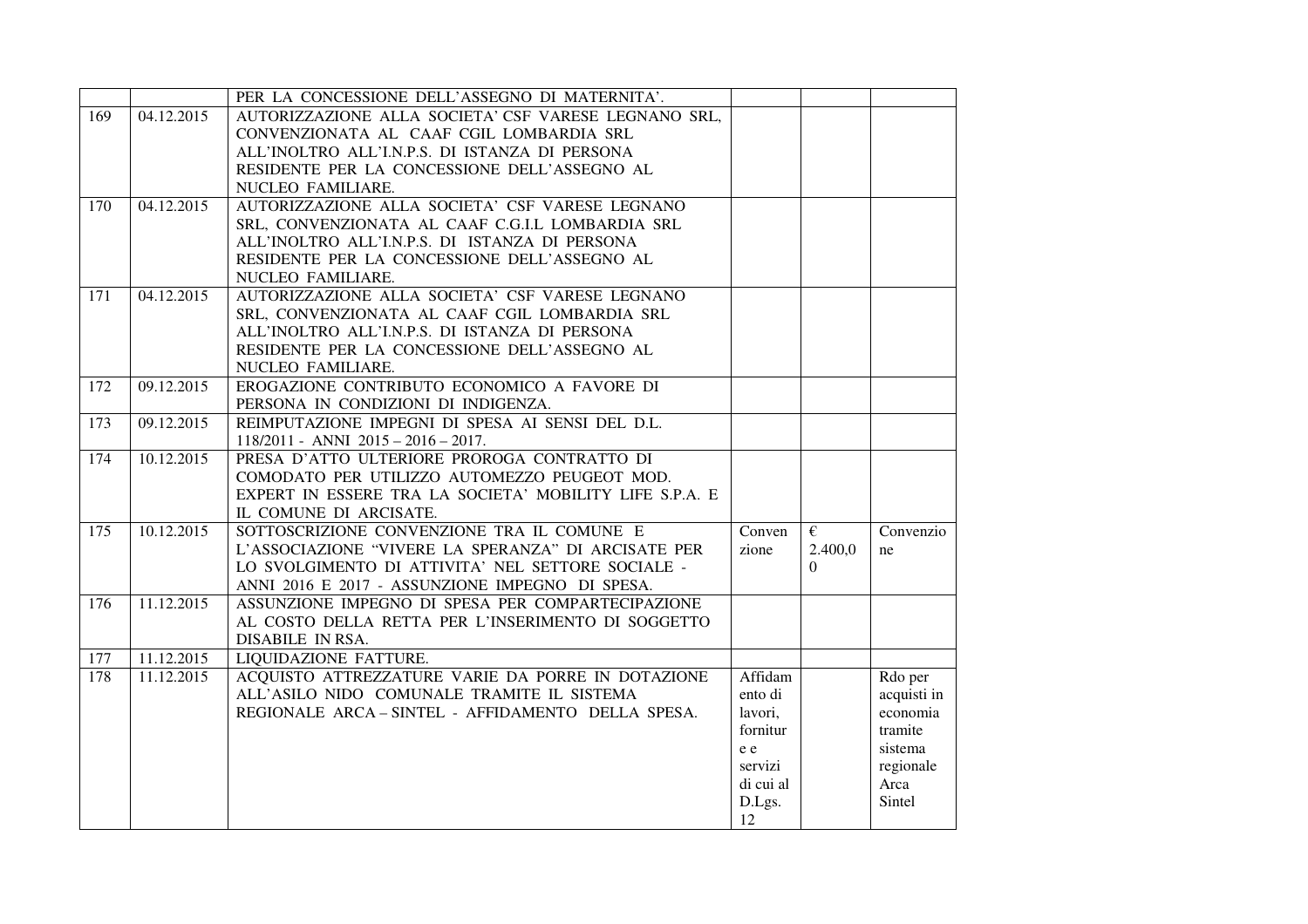|            |                          |                                                                                                                                                                                                                                                                                            | aprile<br>2006 $n^{\circ}$<br>163                                                                                             |                 |                                                                                         |
|------------|--------------------------|--------------------------------------------------------------------------------------------------------------------------------------------------------------------------------------------------------------------------------------------------------------------------------------------|-------------------------------------------------------------------------------------------------------------------------------|-----------------|-----------------------------------------------------------------------------------------|
| 179        | 17.12.2015               | EROGAZIONE CONTRIBUTO ECONOMICO STRAORDINARIO A<br>FAVORE DI NUCLEO FAMIGLIARE CON MINORI IN<br>SITUAZIONE DI GRAVE EMERGENZA ABITATIVA IN DEROGA<br>AL VIGENTE REGOLAMENTO.                                                                                                               |                                                                                                                               |                 |                                                                                         |
| 180        | 21.12.2015               | CONCESSIONE ESONERI DAL PAGAMENTO DELLE RETTE PER<br>I SERVIZI PARASCOLASTICI - DECORRENZA DA GENNAIO 2016<br>E PER L.A.S. 2015/2016                                                                                                                                                       |                                                                                                                               |                 |                                                                                         |
| 181        | 21.12.2015               | AFFIDAMENTO TRAMITE ARCA SINTEL SERVIZIO DI<br>COLLOCAMENTO RESIDENZIALE COMUNITARIO DI MINORE<br>AFFIDATO AL COMUNE DI ARCISATE E ASSUNZIONE<br>IMPEGNO DI SPESA PER LA RETTA DI RICOVERO E SERVIZIO<br>INCONTRI PROTETTI IN SPAZIO NEUTRO - PERIODO 1.1.2016 -<br>30.11.2016             | Affidam<br>ento di<br>lavori,<br>fornitur<br>e e<br>servizi<br>di cui al<br>D.Lgs.<br>12<br>aprile<br>2006 $n^{\circ}$<br>163 | €40.000<br>.00. | Rdo per<br>acquisti in<br>economia<br>tramite<br>sistema<br>regionale<br>Arca<br>Sintel |
| 182        | 22.12.2015               | "SPORTELLO AFFITTO 2015" FINALIZZATO ALL'INTEGRAZIONE<br>DEL CANONE DI LOCAZIONE AI NUCLEI FAMIGLIARI IN<br>SITUAZIONE DI GRAVE DISAGIO ECONOMICO DI CUI ALLA<br>D.G.R. N. X/3495 DEL 20.04.2015 - LIQUIDAZIONE DI QUOTE DI<br>SPETTANZA DELLA REGIONE E QUOTA DI SPETTANZA DEL<br>COMUNE. |                                                                                                                               |                 |                                                                                         |
| 183        | 22.12.2015               | LIQUIDAZIONE QUOTA DI COMPETENZA COMUNALE A<br>FAVORE DELL'ALER DI VARESE PER L'EROGAZIONE DI<br>CONTRIBUTI DI SOLIDARIETA' PER GLI ASSEGNATARI DI<br>ALLOGGI E.R.P. DI PROPRIETA' DELL'A.L.E.R. DI VARESE -<br>COMO - MONZA BRIANZA - BUSTO ARSIZIO.                                      |                                                                                                                               |                 |                                                                                         |
| 184        | 22.12.2015               | EROGAZIONE CONTRIBUTO ECONOMICO UNA TANTUM - A<br>FAVORE DI PERSONA DISABILE.                                                                                                                                                                                                              |                                                                                                                               |                 |                                                                                         |
| 185<br>186 | 23.12.2015<br>23.12.2015 | L.328/2000 - PIANO DI ZONA - ASSUNZIONE IMPEGNO DI<br>SPESA PER TRASFERIMENTI ALLA COMUNITA' MONTANA DEL<br>PIAMBELLO PER LA GESTIONE DEL C.D.D. DI SALTRIO E<br>VACANZE ESTIVE UTENTI PER L'ANNO 2015 E LIQUIDAZIONE<br>COMPETENZE.<br>ACOUISTO TRAMITE IL SISTEMA REGIONALE ARCA-SINTEL  | Affidam                                                                                                                       | €6.600.         | Rdo per                                                                                 |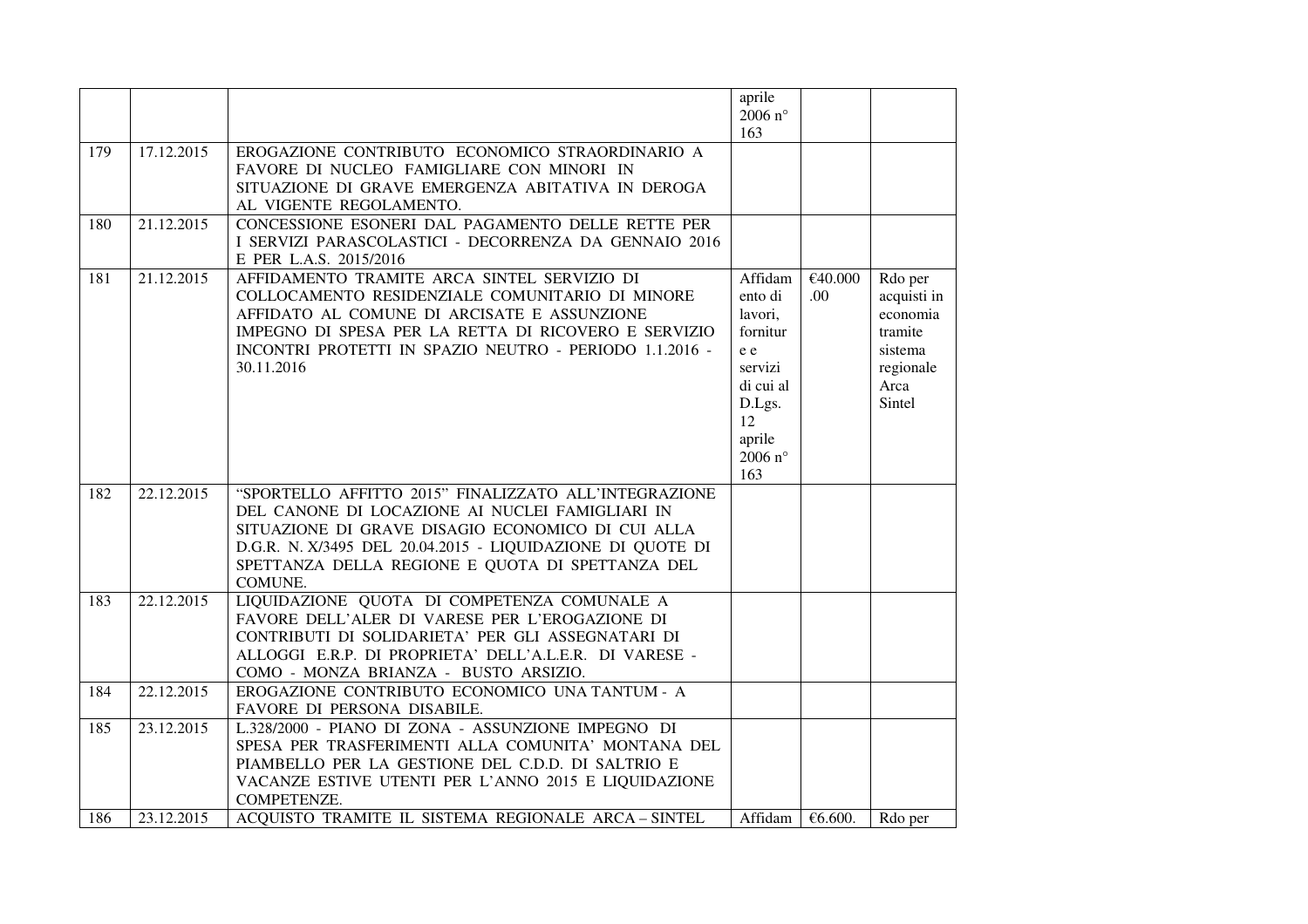|     |            | DI CARTE PREPAGATE PER LA FORNITURA DI GENERI<br>ALIMENTARI DA DESTINARSI A NUCLEI FAMIGLIARI IN<br>DIFFICOLTA' ECONOMICA, AL FINE DI CONTRASTARE<br>SITUAZIONI DI POVERTA'.                                             | ento di<br>lavori,<br>fornitur<br>e e<br>servizi<br>di cui al<br>D.Lgs.<br>12<br>aprile<br>2006 $n^{\circ}$<br>163 | $\overline{00}$ | acquisti in<br>economia<br>tramite<br>sistema<br>regionale<br>Arca<br>Sintel |
|-----|------------|--------------------------------------------------------------------------------------------------------------------------------------------------------------------------------------------------------------------------|--------------------------------------------------------------------------------------------------------------------|-----------------|------------------------------------------------------------------------------|
| 187 | 23.12.2015 | AUTORIZZAZIONE ALLA SOCIETA' CSF VARESE LEGNANO SRL,<br>CONVENZIONATA AL CAAF CGIL LOMBARDIA SRL<br>ALL'INOLTRO ALL'I.N.P.S. DI ISTANZA DI PERSONA<br>RESIDENTE PER LA CONCESSIONE DELL'ASSEGNO AL NUCLEO<br>FAMILIARE.  |                                                                                                                    |                 |                                                                              |
| 188 | 23.12.2015 | AUTORIZZAZIONE ALLA SOCIETA' CSF VARESE LEGNANO<br>SRL, CONVENZIONATA AL CAAF CGIL LOMBARDIA SRL<br>ALL'INOLTRO ALL'I.N.P.S. DI ISTANZA DI PERSONA<br>RESIDENTE PER LA CONCESSIONE DELL'ASSEGNO DI<br>MATERNITA'.        |                                                                                                                    |                 |                                                                              |
| 189 | 23.12.2015 | AUTORIZZAZIONE ALLA SOCIETA' CSF VARESE LEGNANO<br>SRL, CONVENZIONATA AL CAAF CGIL LOMBARDIA SRL<br>ALL'INOLTRO ALL'I.N.P.S. DI ISTANZA DI PERSONA<br>RESIDENTE PER LA CONCESSIONE DELL'ASSEGNO AL<br>NUCLEO FAMIGLIARE. |                                                                                                                    |                 |                                                                              |
| 190 | 23.12.2015 | ACQUISTO VOUCHER DA UTILIZZARE PER PRESTATORI DI<br>LAVORO OCCASIONALE DI TIPO ACCESSORIO, PER LO<br>SVOLGIMENTO DI PRESTAZIONI DI SOLIDARIETA'<br>NELL'AMBITO DEI SERVIZI SOCIALI ED AMBIENTALI.                        |                                                                                                                    |                 |                                                                              |
| 191 | 24.12.2015 | CONCESSIONE ESONERI DAL PAGAMENTO DELLE RETTE PER<br>I SERVIZI PARASCOLASTICI A FAVORE DI MINORI DIMORANTI<br>IN ARCISATE - A.S. 2015/2016.                                                                              |                                                                                                                    |                 |                                                                              |
| 192 | 24.12.2015 | ASSUNZIONE IMPEGNO DI SPESA PER COMPARTECIPAZIONE<br>ALLE SPESE DI RICOVERO DI PERSONA DISABILE PRESSO<br>COMUNITA' ALLOGGIO PER DISABILI - ANNO 2016.                                                                   |                                                                                                                    |                 |                                                                              |
| 193 | 24.12.2015 | ASSUNZIONE IMPEGNO DI SPESA PER COMPARTECIPAZIONE<br>AL COSTO DELLA RETTA PER L'INSERIMENTO DI SOGGETTO<br>ANZIANO IN RSA - ANNO 2016                                                                                    |                                                                                                                    |                 |                                                                              |
| 194 | 24.12.2015 | ASSUNZIONE IMPEGNO DI SPESA PER CONTRIBUZIONE A<br>SOSTEGNO DELLE SPESE DI RICOVERO E SPESE PER                                                                                                                          |                                                                                                                    |                 |                                                                              |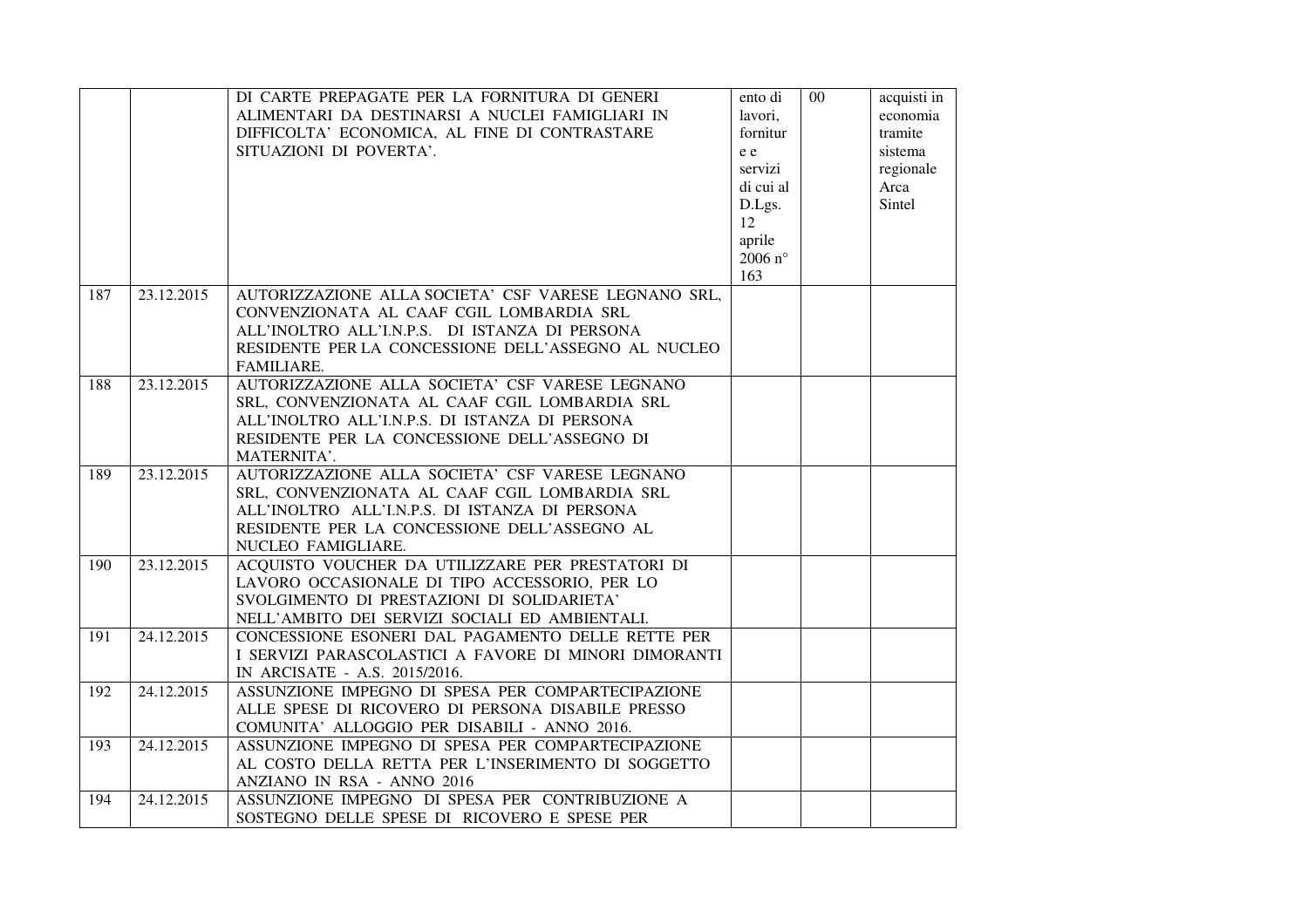|     |            | ESIGENZE PERSONALI PRESSO RESIDENZA SANITARIA         |  |  |
|-----|------------|-------------------------------------------------------|--|--|
|     |            | ASSISTENZIALE DI PERSONA DISABILE - ANNO 2016.        |  |  |
| 195 | 24.12.2015 | ASSUNZIONE IMPEGNO DI SPESA PER COMPARTECIPAZIONE     |  |  |
|     |            | ALLE SPESE DI RICOVERO DI PERSONA DISABILE PRESSO     |  |  |
|     |            | COMUNITA' ALLOGGIO PER DISABILI - ANNO 2016           |  |  |
| 196 | 29.12.2015 | APPROVAZIONE BANDO PER L'ASSEGNAZIONE DI TESSERE      |  |  |
|     |            | PREPAGATE PER L'ACQUISTO DI GENERI DI PRIMA           |  |  |
|     |            | NECESSITA' A FAVORE DI NUCLEI FAMILIARI INDIGENTI E/O |  |  |
|     |            | IN CONDIZIONE DI FRAGILITA' RESIDENTI IN ARCISATE.    |  |  |
| 197 | 29.12.2015 | ASSUNZIONE IMPEGNO DI SPESA PER CONTRIBUZIONE PER     |  |  |
|     |            | SPESE DI ESIGENZE PERSONALI DI ANZIANO RICOVERATO     |  |  |
|     |            | IN REGIME RESIDENZIALE PRESSO RSA - ANNO 2016.        |  |  |
| 198 | 29.12.2015 | ASSUNZIONE IMPEGNO DI SPESA PER CONTRIBUZIONE A       |  |  |
|     |            | SOSTEGNO DELLE SPESE DI COLLOCAMENTO RESIDENZIALE     |  |  |
|     |            | DI PERSONA DISABILE PRESSO R.S.D. - ANNO 2016.        |  |  |
| 199 | 29.12.2015 | ASSUNZIONE IMPEGNO DI SPESA PER CONTRIBUZIONE A       |  |  |
|     |            | SOSTEGNO DELLE SPESE DI COLLOCAMENTO RESIDENZIALE     |  |  |
|     |            | DI PERSONA DISABILE PRESSO R.S.D. - ANNO 2016.        |  |  |
| 200 | 29.12.2015 | ASSUNZIONE IMPEGNO DI SPESA PER COMPARTECIPAZIONE     |  |  |
|     |            | AL COSTO DELLA RETTA PER COLLOCAMENTO                 |  |  |
|     |            | RESIDENZIALE IN ALLOGGIO PROTETTO DI PERSONA          |  |  |
|     |            | DISABILE - ANNO 2016.                                 |  |  |
| 201 | 29.12.2015 | L. 328/2000 - PIANO DI ZONA - ASSUNZIONE IMPEGNO DI   |  |  |
|     |            | SPESA PER TRASFERIMENTI ALLA COMUNITA' MONTANA DEL    |  |  |
|     |            | PIAMBELLO PER GESTIONE DEL SERVIZIO DI TRASPORTO      |  |  |
|     |            | DISABILI PRESSO LA STRUTTURA DI COCQUIO TREVISAGO E   |  |  |
|     |            | LIQUIDAZIONE QUOTA A SALDO PER L'ANNO 2015.           |  |  |
| 202 | 29.12.2015 | ASSUNZIONE IMPEGNO DI SPESA PER EROGAZIONE            |  |  |
|     |            | CONTRIBUTO PER SPESE DI MANTENIMENTO A FAVORE DI      |  |  |
|     |            | NUCLEO FAMILIARE CON MINORE AFFIDATO AL COMUNE DI     |  |  |
|     |            | ARCISATE DAL TRIBUNALE PER I MINORENNI DI MILANO -    |  |  |
|     |            | MESI DI GENNAIO E FEBBRAIO 2016.                      |  |  |
| 203 | 29.12.2015 | EROGAZIONE CONTRIBUTO A FAVORE DI MINORE              |  |  |
|     |            | COLLOCATA IN AFFIDAMENTO DEFINITIVO DAL TRIBUNALE     |  |  |
|     |            | PER I MINORENNI DI MILANO PRESSO FAMIGLIA             |  |  |
|     |            | AFFIDATARIA - ASSUNZIONE IMPEGNO DI SPESA PER L'ANNO  |  |  |
|     |            | 2016.                                                 |  |  |
| 204 | 29.12.2015 | SERVIZIO DI SUPPORTO PSICOPEDAGOGICO A FAVORE DI      |  |  |
|     |            | ALUNNI, INSEGNANTI E GENITORI NELLE SCUOLE DEL        |  |  |
|     |            | COMUNE DI ARCISATE ( PERIODO 1 DICEMBRE 2014 - 30     |  |  |
|     |            | GIUGNO 2016) - AUMENTO DI SPESA PER L'ANNO 2015 E     |  |  |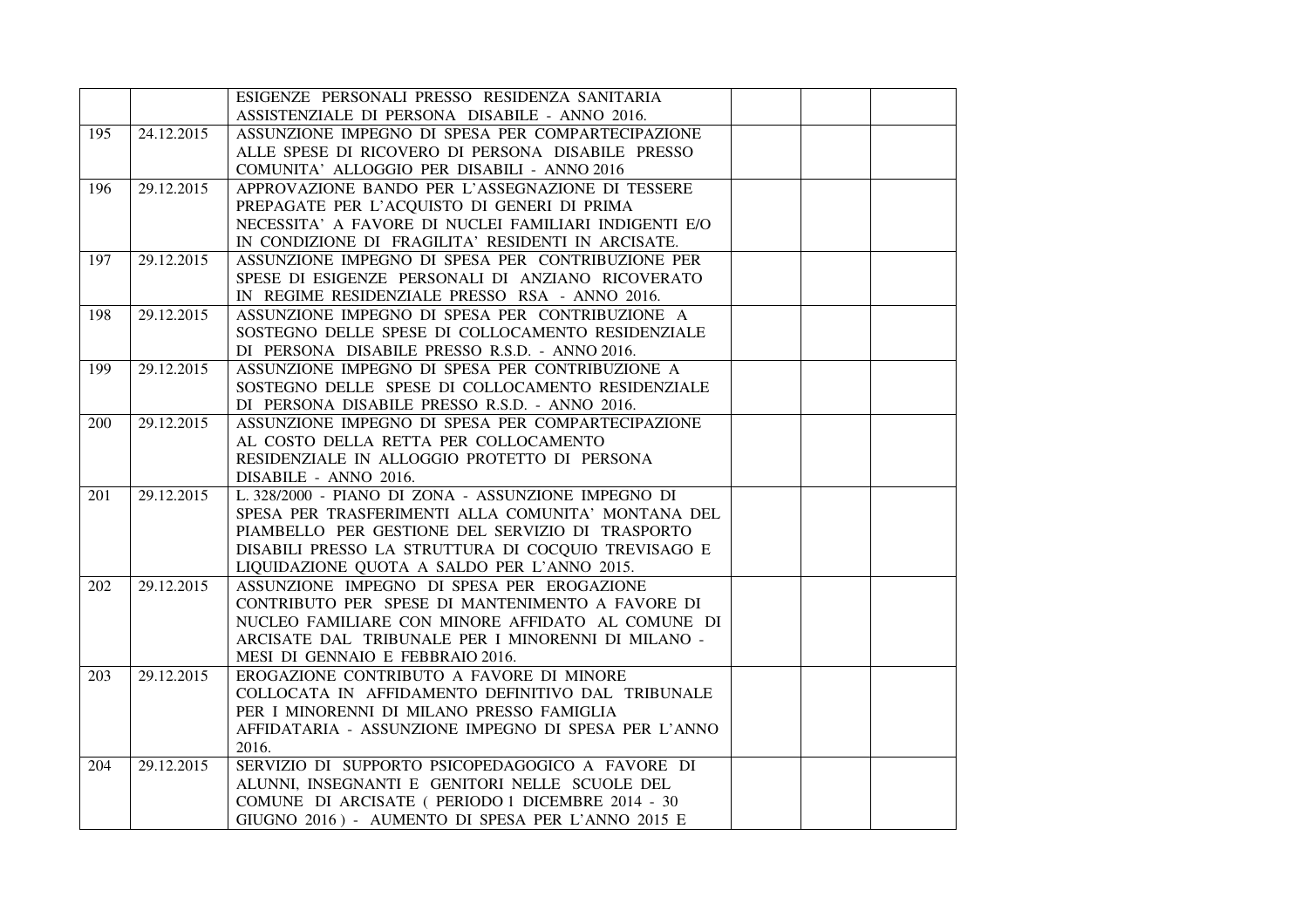|     |            | DESTINAZIONE PROVENTI DEL 5 PER MILLE RELATIVI           |                  |          |             |
|-----|------------|----------------------------------------------------------|------------------|----------|-------------|
|     |            | ALL'ANNO DI IMPOSTA 2013 AL SOSTEGNO DI SPESE PER IL     |                  |          |             |
|     |            | SERVIZIO MENSA.                                          |                  |          |             |
| 205 | 29.12.2015 | EROGAZIONE CONTRIBUTO A FAVORE DI MINORI IN              |                  |          |             |
|     |            | AFFIDAMENTO FAMIGLIARE - ASSUNZIONE IMPEGNO DI           |                  |          |             |
|     |            | SPESA PER L'ANNO 2016.                                   |                  |          |             |
| 206 | 29.12.2015 | EROGAZIONE CONTRIBUTO A FAVORE DI MINORI IN              |                  |          |             |
|     |            | AFFIDAMENTO FAMIGLIARE - ASSUNZIONE IMPEGNO DI           |                  |          |             |
|     |            | SPESA PER L'ANNO 2016                                    |                  |          |             |
| 207 | 29.12.2015 | EROGAZIONE CONTRIBUTO A FAVORE DI MINORE IN AFFIDO       |                  |          |             |
|     |            | FAMIGLIARE - ASSUNZIONE IMPEGNO DI SPESA PER L'ANNO      |                  |          |             |
|     |            | 2016.                                                    |                  |          |             |
| 208 | 29.12.2015 | "L.R. 328/2000 - PIANO DI ZONA - TRASFERIMENTO FONDI     |                  |          |             |
|     |            | ALLA COMUNITA' MONTANA DEL PIAMBELLO PER I SERVIZI       |                  |          |             |
|     |            | DI ASSISTENZA EDUCATIVA, INCONTRI PROTETTI,              |                  |          |             |
|     |            | ASSISTENZA DOMICILIARE, SERVIZI FORMAZIONE ALLE          |                  |          |             |
|     |            | AUTONOMIE A FAVORE DI MINORI E DISABILI MEDIANTE         |                  |          |             |
|     |            | L'EROGAZIONE DI VOUCHER".                                |                  |          |             |
| 209 | 31.12.2015 | APPROVAZIONE CONVENZIONE PER PROGETTO                    |                  |          |             |
|     |            | SOCIALIZZANTE OCCUPAZIONALE IN FAVORE DI DISABILE        |                  |          |             |
|     |            | PRESSO LA COOPERATIVA SOCIALE "ARCISATE SOLIDALE"        |                  |          |             |
|     |            | A.R.L. - ANNI 2016 E 2017 - ASSUNZIONE IMPEGNO DI SPESA. |                  |          |             |
| 210 | 31.12.2015 | ASSUNZIONE IMPEGNO DI SPESA PER CONTRIBUZIONE A          |                  |          |             |
|     |            | SOSTEGNO DI SPESA PER FREQUENZA DI SOGGETTO              |                  |          |             |
|     |            | DISABILE PRESSO CENTRO DIURNO DISABILI - ANNO 2016.      |                  |          |             |
| 211 | 31.12.2015 | LIQUIDAZIONE SPESA SOSTENUTA DALL'ECONOMO                |                  |          |             |
|     |            | COMUNALE PER REALIZZAZIONE FESTA DI NATALE PER LA        |                  |          |             |
|     |            | TERZA ETA' ANNO 2015 - REINTEGRO FONDO ECONOMALE.        |                  |          |             |
| 212 | 31.12.2015 | ASSUNZIONE IMPEGNO DI SPESA PER AFFIDAMENTO              | Affidam          | 12.000,  | Rdo per     |
|     |            | SERVIZIO DI SEGRETARIATO SOCIALE E SERVIZIO SOCIALE      | ento di          | $00 \in$ | acquisti in |
|     |            | PROFESSIONALE PER IL PERIODO 01.02.2016 - 30.09.2016     | lavori,          |          | economia    |
|     |            |                                                          | fornitur         |          | tramite     |
|     |            |                                                          | e e              |          | sistema     |
|     |            |                                                          | servizi          |          | regionale   |
|     |            |                                                          | di cui al        |          | Arca        |
|     |            |                                                          | D.Lgs.           |          | Sintel      |
|     |            |                                                          | 12               |          |             |
|     |            |                                                          | aprile           |          |             |
|     |            |                                                          | 2006 $n^{\circ}$ |          |             |
|     |            |                                                          | 163              |          |             |
| 213 | 31.12.2015 | EROGAZIONE CONTRIBUTO A FAVORE DI PERSONA                |                  |          |             |